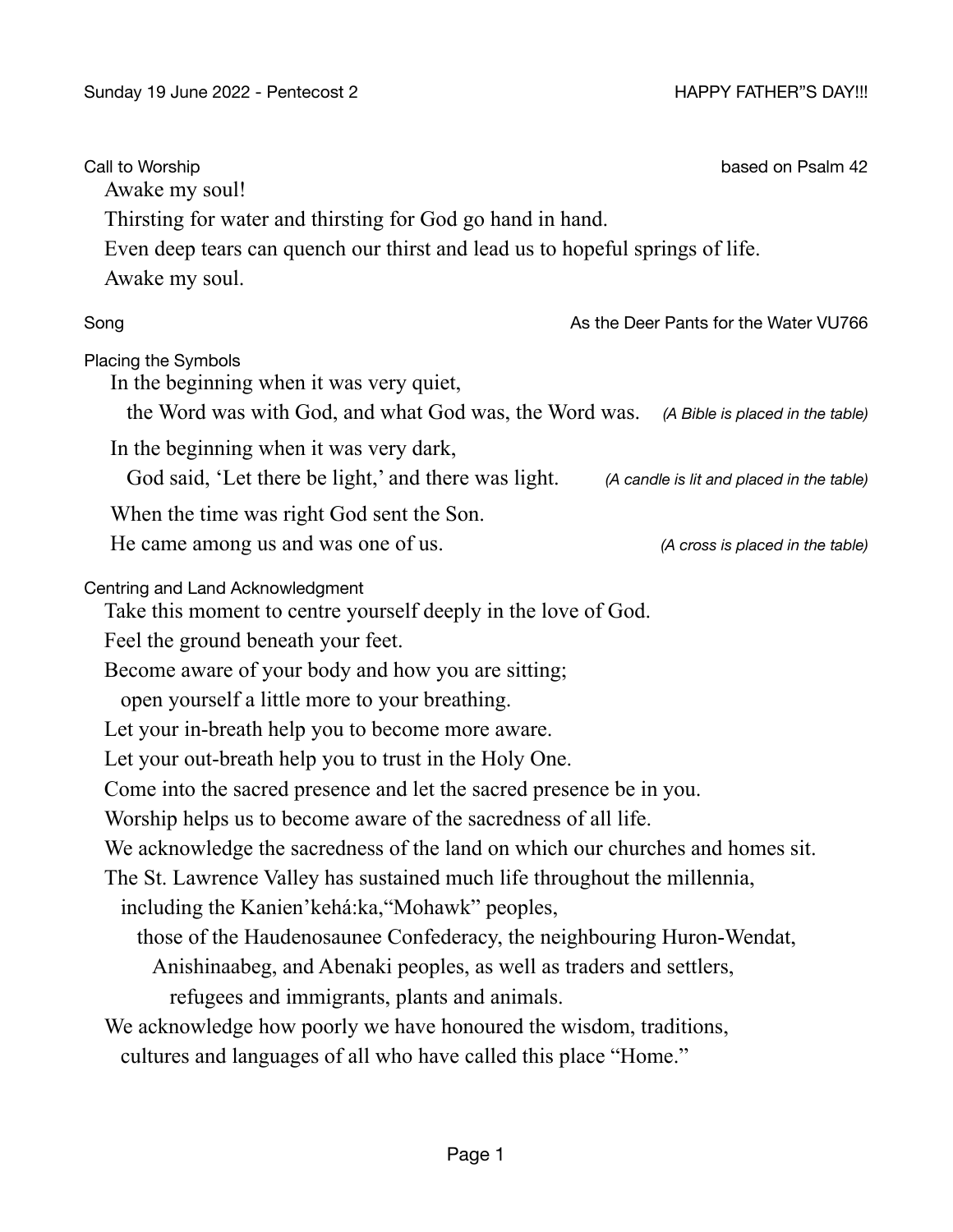So, today, we join our hearts and minds as one and honour the sacred beings that move; feathered and furry, four legs and two, swimming and flying; our companions.

We honour the sacred still beings; cedar and maple, tulip and lilac,

leafed and flowering, our wise and ancient siblings.

We honour the sacred flowing beings; oceans and seas, rivers and lakes,

ebbing, coursing, misting, our source of being.

We honour the sacred winds and breezes, our breath and our life.

Song **I Heard The Voice of Jesus VU626** 

Scripture **Communist Communist Communist Communist Communist Communist Communist Communist Communist Communist Communist Communist Communist Communist Communist Communist Communist Communist Communist Communist Communist C** *©1989, 1995 the Division of Christian Education of the National Council of the Churches of Christ in the United States of America.*

26 Then they arrived at the country of the Gerasenes, which is opposite Galilee. 27 As he stepped out on land, a man of the city who had demons met him. For a long time he had worn no clothes, and he did not live in a house but in the tombs. 28 When he saw Jesus, he fell down before him and shouted at the top of his voice, 'What have you to do with me, Jesus, Son of the Most High God? I beg you, do not torment me'— 29 for Jesus had commanded the unclean spirit to come out of the man. (For many times it had seized him; he was kept under guard and bound with chains and shackles, but he would break the bonds and be driven by the demon into the wilds.) 30 Jesus then asked him, 'What is your name?' He said, 'Legion'; for many demons had entered him. 31 They begged him not to order them to go back into the abyss.

32 Now there on the hillside a large herd of swine was feeding; and the demons begged Jesus to let them enter these. So he gave them permission. 33 Then the demons came out of the man and entered the swine, and the herd rushed down the steep bank into the lake and was drowned.

34 When the swineherds saw what had happened, they ran off and told it in the city and in the country. 35 Then people came out to see what had happened, and when they came to Jesus, they found the man from whom the demons had gone sitting at the feet of Jesus, clothed and in his right mind. And they were afraid. 36 Those who had seen it told them how the one who had been possessed by demons had been healed. 37 Then all the people of the surrounding country of the Gerasenes asked Jesus to leave them; for they were seized with great fear. So he got into the boat and returned. 38 The man from whom the demons had gone begged that he might be with him; but Jesus sent him away, saying, 39 'Return to your home, and declare how much God has done for you.' So he went away, proclaiming throughout the city how much Jesus had done for him.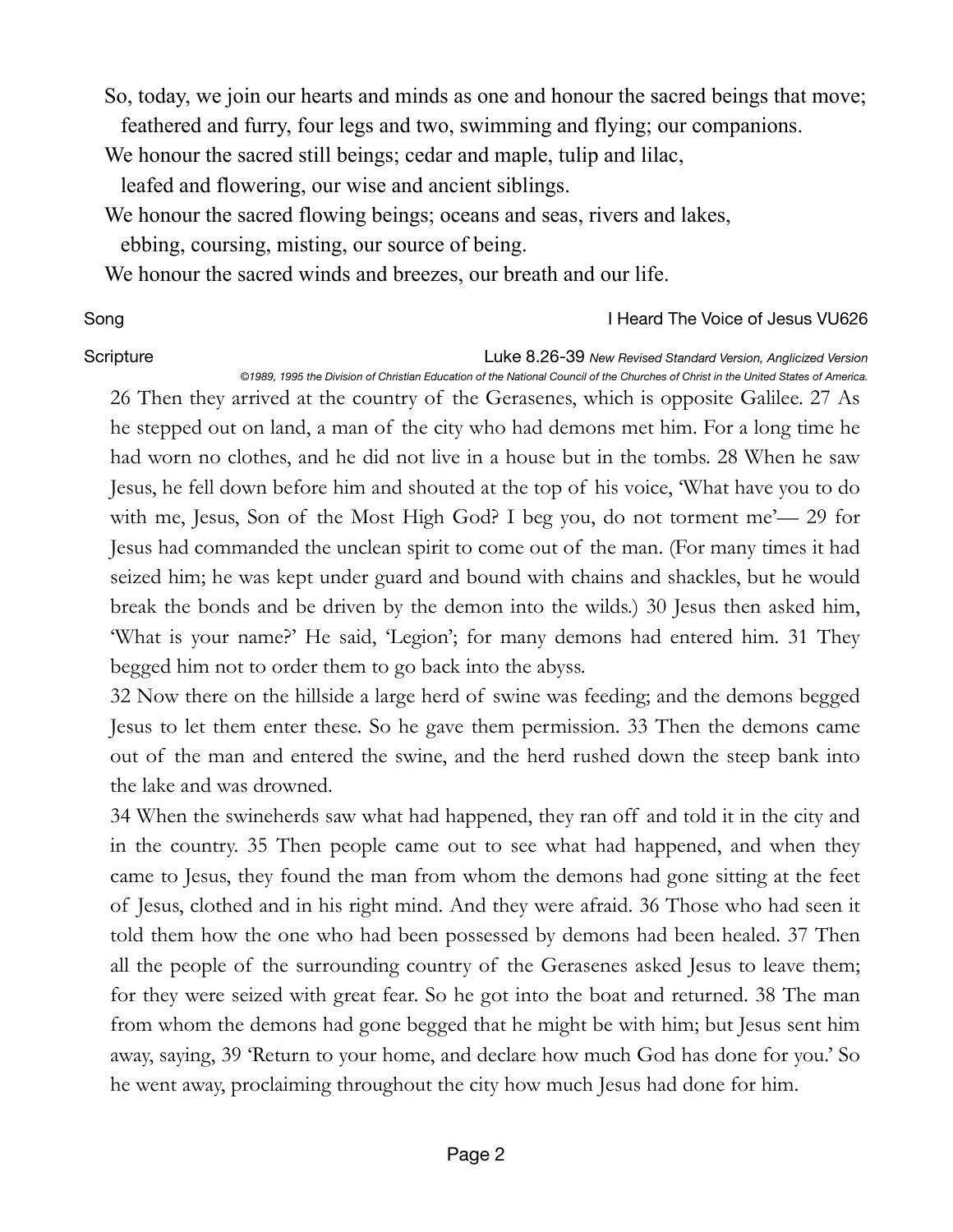### Another Voice **Wayne** Muller **Wayne** Muller

*from Earth Gospel: A Guide To Prayer For God's Creation ©2008 by Sam Hamilton-Poore* 

In the trance of overwork, we take everything for granted. We consume things, people, and information. We do not have time to savor this life, nor to care deeply and gently for ourselves, our loved ones, or our world; rather, with increasingly dizzying haste, we use them all up, and throw them away. …

Sabbath time can be a revolutionary challenge to the violence of overwork, mindless accumulation, and the endless multiplication of desires, responsibilities, and accomplishments. Sabbath is a way of being in time where we remember who we are, remember what we know, and taste the gifts of spirit and eternity.

Song God, When I Stand VU618

### Reflection

Consider the following:

- How do we deal with mental illness?

- Who really has the problem here?

- Why does Jesus encourage him to stay home?

If you are with someone, talk about your insights.

If you are alone, write down some of your thoughts.

# Invitation

The Creator invites us to the great feast of heaven,

symbolized by the table prepared for us here, today.

All are welcome and we affirm the goodness of the earth.

From her generosity, we bring our gifts of bread and wine.

Witnesses to hope, we participate in Christ's liberation.

# Offering Prayer and Invitation

Blessed Holy Presence,

we value our souls, our minds and our bodies

and so we ask your blessing on us, knowing that you are always there;

we value our work, our rest and our play

and so we seek your blessing on all that we do and say;

we value the earth, sea and sky

and so we acknowledge your blessing in the very fabric of creation.

Bless us God, that together with you we may produce a harvest of light.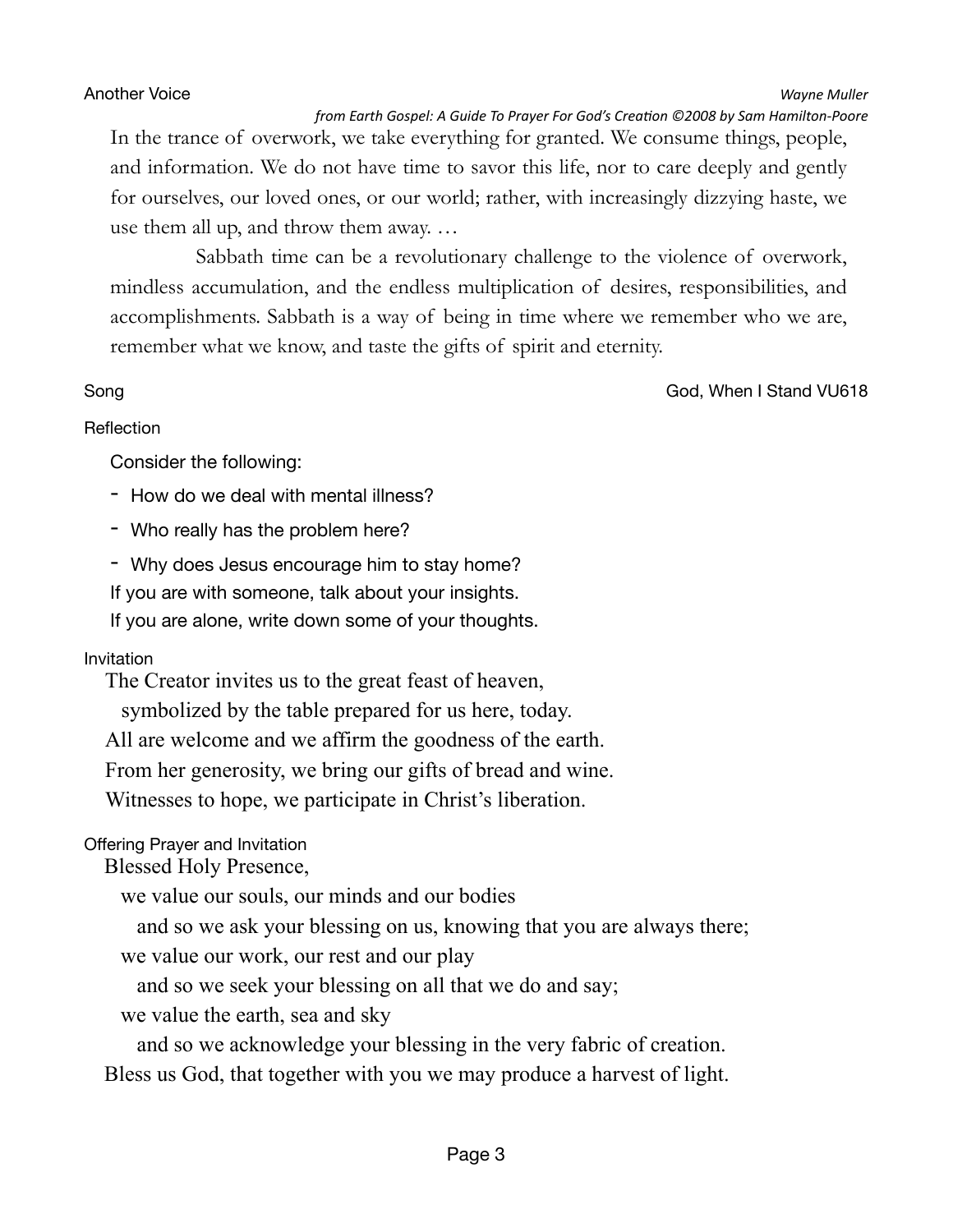Prayer Of Thanksgiving

God, we are still in your presence; you are still with us.

In Christ you accompany us, embodied among us, sharing our birthing,

our living, our dying, sharing our dreams of hope and liberation,

offering us new life and the shattering of the tomb.

In Christ you appear as the host at the ebbing and flowing of our lives;

you beckon us to share your hospitality, your abundance, your challenge of love.

In Christ you sit as the guest at the table of the stranger;

you bless us with your presence, your awakening of love.

In Christ you stand among us as host and guest at the heart of our community;

you share with us your vulnerability, your unwrapping of love.

As hosts with Christ, we bless our bread.

As guests with Christ we pour our wine.

As welcomed strangers, united in Christ's life, death, and embodied liberation, we hear the words of promise:

Jesus shared bread and said: take and eat to remember me.

Jesus poured wine and said: take and drink to remember me.

In this action of justice-making we recall broken minds and bodies

and blood shed through lust for power and nature's turn of hand.

In this action of remembrance,

we recall the woman who broke open the expensive bottle

of perfume and anointed Jesus, who then told us to remember love poured out.

In this action of hope, we recall the great feast of heaven,

which is laid out for all to share and enjoy

and is waiting for us to take our place at the table.

Living Ground of all being,

breathe your Spirit into the bread and wine wherever we are,

restore and heal all that is wounded, be present in the stillness of the waiting,

roll back the stone of prejudice and fear, release the signs of hope and love.

The Lord's Prayer

Our Father in heaven, hallowed be your name,

your kingdom come, your will be done on earth as in heaven.

Give us today our daily bread.

Forgive us our sins as we forgive those who sin against us.

Save us from the time of trial and deliver us from evil,

for the kingdom, the power and the glory are yours, now and forever.